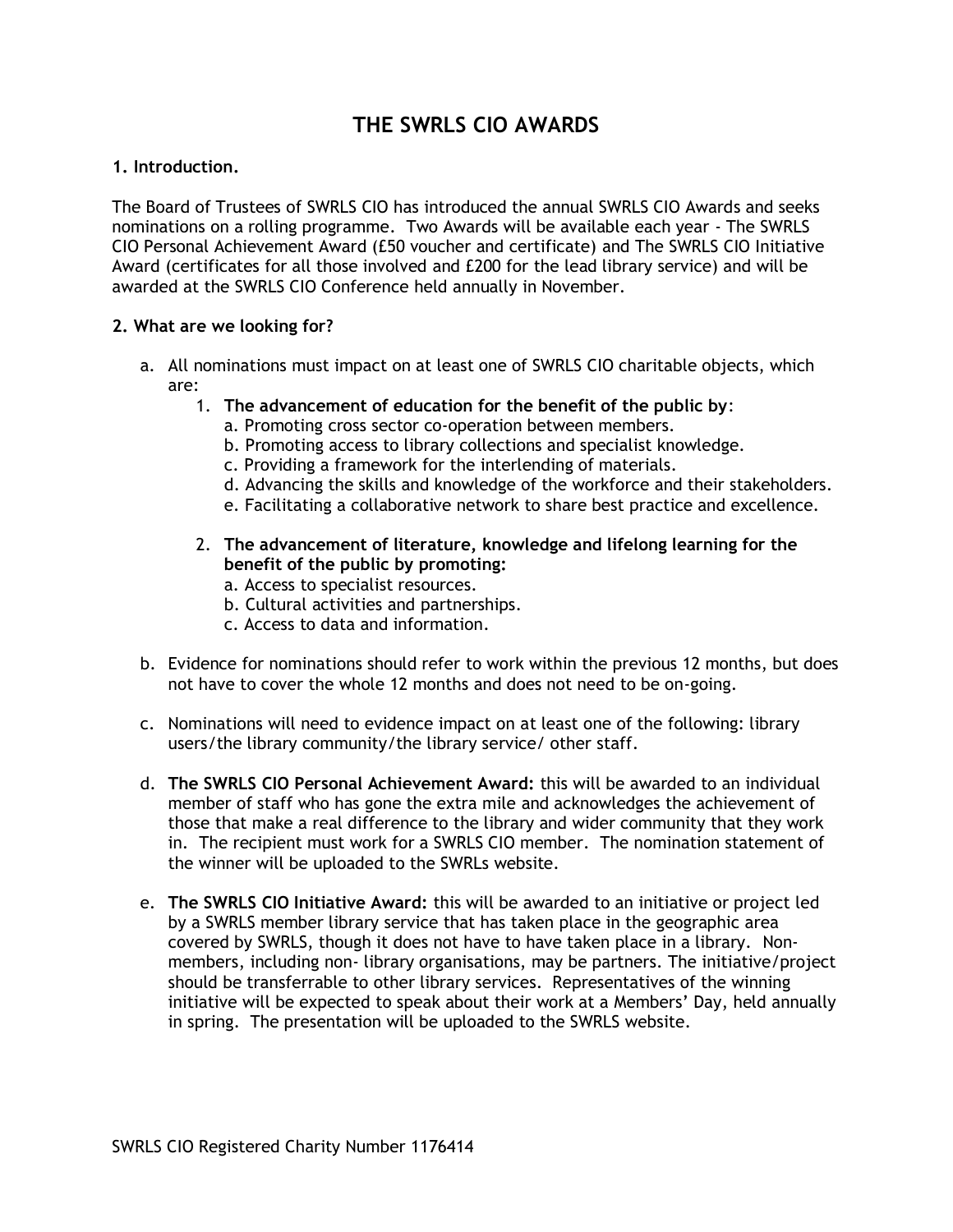## **3. Who can apply?**

- a. Only paid up members of SWRLS CIO and their staff may be nominated for the Awards.
- b. **The SWRLS CIO Personal Achievement Award:** nominations may be made by a colleague (with line manager support) or line manager.
- c. **The SWRLS CIO Initiative Award:** nominations can be made by anyone involved in or impacted by the initiative, at any level (with support of a line manager) or line manager. It can be from a single library, a library service or multiple partners. Representatives of the winning initiative will be expected to speak about their work at a Members' Day held in the spring. **Please note**: projects/initiatives funded by a SWRLS CIO Grant are not eligible to be nominated.

#### **4. How we decide.**

- a. Nominations will be assessed by members of the SWRLS CIO Board of Trustees.
- b. For both awards the judges will be looking for evidence of:
	- i. Meeting at least one of SWRLS CIO charitable objects (see 2a. above);
	- ii. Benefit/impact to others as defined in 2c. above;
	- iii. Timescale within the previous 12 months at time of nomination.

For The SWRLS CIO Initiative Award the judges will also be looking for:

- i. Innovation and originality;
- ii. Transferability to other services.

#### **5. Legal matters.**

- a. The SWRLS CIO Board of Trustees reserves the right not to make an award in either or both categories in any given year, if, in their opinion, the nominations do not reach the required standard.
- b. SWRLS CIO reserves the right to publish information about the winners on its website and through social media, including presentations and nomination statements.
- c. SWRLS CIO trustees cannot be awarded a SWRLS CIO Personal Achievement Award, but may be part of an initiative/project team nominated for the SWRLS CIO Initiative Award. In addition, they may not nominate to either category.
- d. All nominations received by the end of July each year will be considered for awards at the AGM that year. Nominations to be sent to [coordinator1@swrls.org.uk](mailto:coordinator1@swrls.org.uk) and only electronic nominations in the format below will be acceptable.
- e. The decision of the judging panel is final and no correspondence will be entered into.